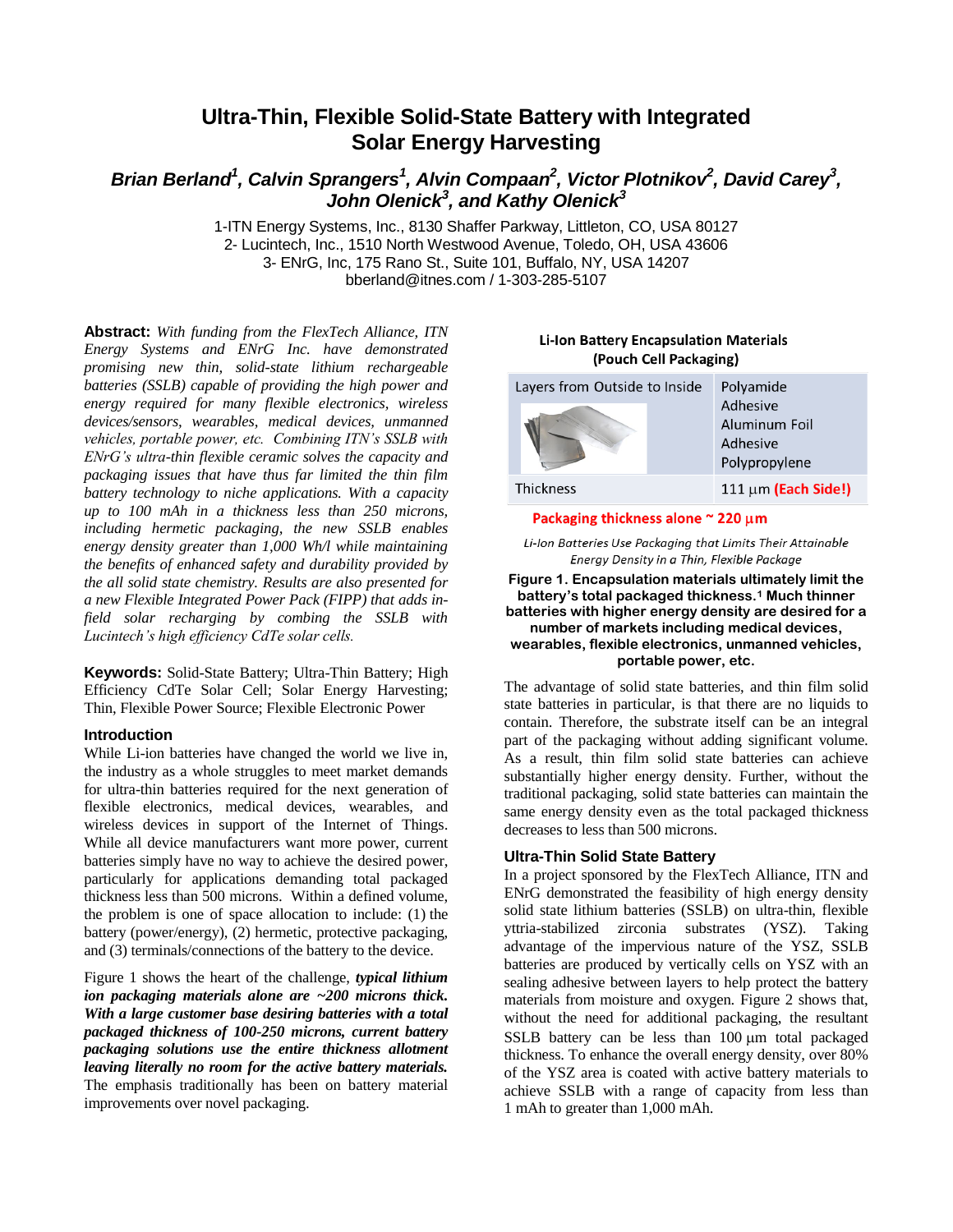

<span id="page-1-0"></span>**Figure 2. SSLB packaging employs YSZ as both the substrate and hermetic packaging with edge sealing adhesives between layers (top). SSLB with thickness <100 m shows stable cycling in high humidity.** 

[Figure 2](#page-1-0) also shows SSLB employing this packaging scheme are able to cycle in high humidity with only minimal capacity fade. Similarly, SSLB initially powering devices in ambient have been stored, also in ambient conditions, without substantial loss of capacity for greater than eight months. Based on these tests, as well as measured water vapor transport measurements for the packaging materials and accelerated high temperature and high humidity tests, the SSLB packaging is projected to have over five year shelf life with less than one percent capacity loss.



<span id="page-1-1"></span>**Figure 3. SSLB cells, deposited on 20 m thick YSZ, have capacity that increases linearly with area and cathode thickness; inset is a large area SSLB.**

In addition to the novel packaging, ITN and ENrG have recently deposited SSLB on YSZ substrates with a thickness of 20 microns. In some cases, the SSLB thickness is almost as thick as the substrate, leading to very high energy density. Further, the SSLB can be deposited over a range of areas and cathode thickness, all using the same materials and processes. SSLB capacity scales linearly with area and cathode thickness. [Figure 3](#page-1-1) shows SSLB cells provide very attractive single cell capacities from 1-60 mAh for cells that vary in area from  $5 \text{ cm}^2$  to  $100 \text{ cm}^2$ .

Further, [Figure 4](#page-1-2) shows the SSLB capacity is preserved as the layers are stacked. In this case, two roughly 4 mAh cells are connected in parallel to achieve a battery with 8 mAh capacity (C/4 means the battery is discharged over 4 hours). Similar results have been achieved with up to 7 SSLB cells and with individual cell capacities up to 50 mAh. The resultant SSLB battery capacities range from 1 to 340 mAh. Consequently, a scalable range of SSLB can be provided unique to each customer's needs while maintaining standard materials and processes. Only the geometry, i.e. cell area, number of cells, etc., need modification to achieve the custom SSLB designs tailored to each application end use requirements.



<span id="page-1-2"></span>**Figure 4. SSLB battery capacity scales with the number of cells in the stack.**

Given the heightened concerns with lithium batteries, most recently highlighted by the Samsung Galaxy fires, we confirmed the SSLB's solid state nature is safe and avoids fires. Up to 20 mAh SSLB have passed critical safety tests such as UL1642 short circuit and crush tests with only modest heating (45°C) and no fires.

Another key advantage of the SSLB is its ability to support high power pulsing. [Figure 5](#page-2-0) shows SSLB can support prolonged high current pulses while maintaining a battery voltage greater than 3.5 V that is required for many commercial electronics. With rates as high as 10C at the beginning of life and averaging ~6C over the entire discharge range, the SSLB easily powers a range of devices from wireless sensors with  $\overrightarrow{RF}$  telemetry<sup>2</sup> to flexible displays and smart watches.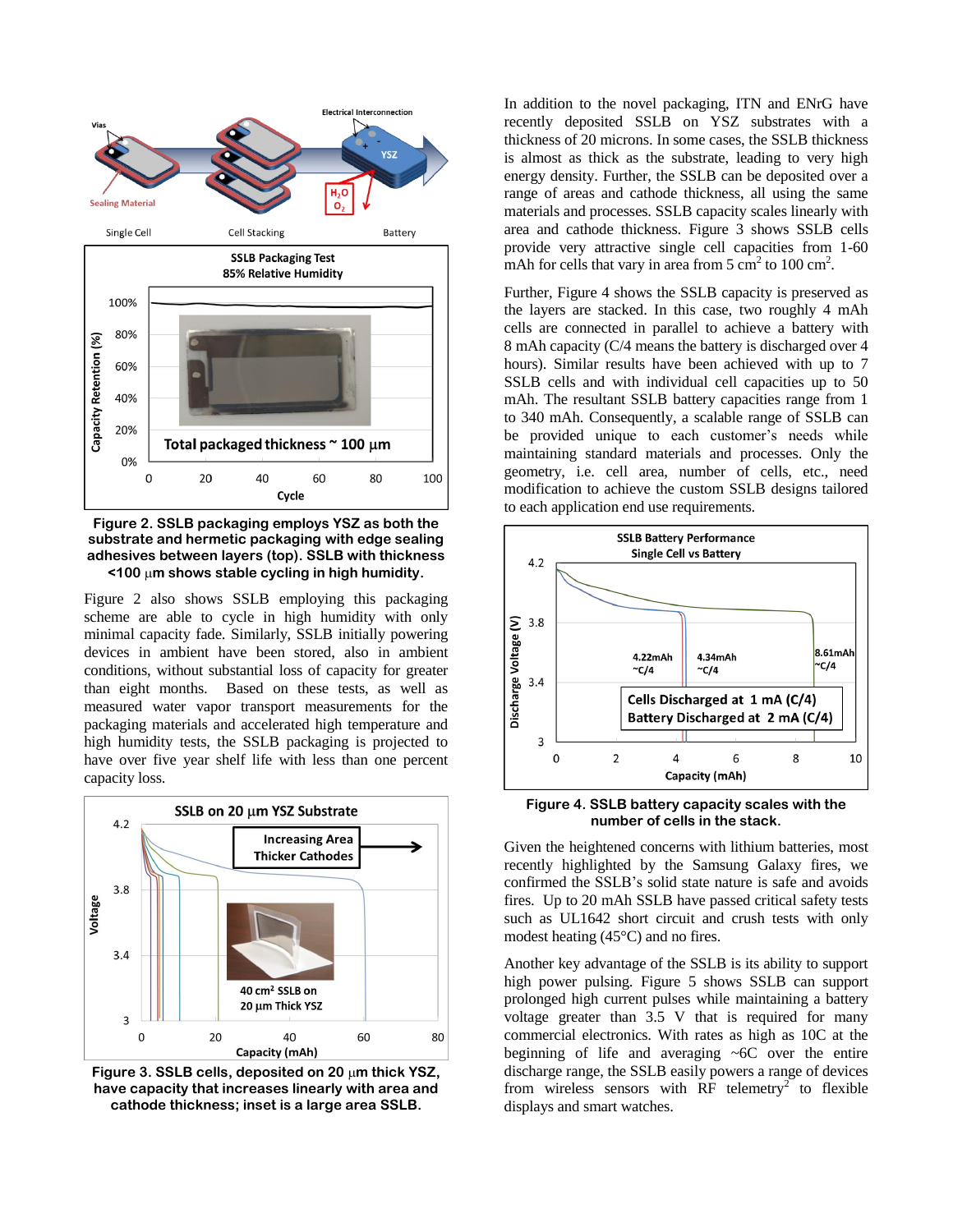

<span id="page-2-0"></span>**Figure 5. The low SSLB internal resistance supports repeated high current pulses over the entire discharge; in this case 40 mA pulses (10C) at the beginning of life and ~25 mA on average (6C).**

Specific to the needs of the defense community, ITN and ENrG worked with the FlexTech Alliance to evaluate the potential benefits of the ultra-thin SSLB technology for powering flexible electronics. As a test case, we identified a flexible electronic print device (FEP) that requires sustained high current pulsing over long durations. [Figure 6](#page-2-1) shows the SSLB performance relative to a baseline commercial-off-the-shelf (COTS) lithium battery.

A 20 mAh SSLB was able to power the FEP for almost twice as long as was achieved with a COTS battery that also has more than eight times larger volume. Further, a range of SSLB was able to power the FEP for durations that vary linearly with the battery size. Thus, this particular customer now has new options to operate the FEP with a dramatically smaller battery, for significantly longer times in a similar footprint, or some combination of both. Similar benefits are expected for a range of defense and commercial applications.



<span id="page-2-1"></span>**Figure 6. SSLB achieved over twice the duration with less than one-fourth the size of baseline batteries in powering a flexible electronic device test case chosen in concert with the FlexTech Alliance.**

Other promising features of the new SSLB technology are:

- Rapid Charging, i.e. Charging to 75% of full capacity in ~20 minutes,
- Micro-SSLB cells with area as small as 1 mm<sup>2</sup> with Photolithographic Patterning, and
- Flexible power sources; SSLB with Bend Radius as small as 10 mm have been demonstrated

## **Ultra-Thin Solid State Battery with Integrated Solar Energy Harvesting**

Recently, the SSLB has been combined with Lucintech's high efficiency CdTe solar cells to provide in-field recharging. The new product, called a Flexible Integrated Power Pack (FIPP), integrates the SSLB and CdTe PV in a single, vertically integrated package. CdTe PV was chosen not only for its high efficiency, but also due to its ability to be fabricated in a "superstrate configuration" where the thin film solar cell is deposited on the bottom side of the YSZ sheet. This enables the CdTe to share packaging with the SSLB to maximize the amount of energy generation and storage in a very thin package. Namely, the SSLB essentially serves as the backsheet for PV encapsulation eliminating the need for additional sealing adhesive and YSZ layers.



#### <span id="page-2-2"></span>**Figure 7. Flexible Integrated Power Pack (FIPP) combining the SSLB and high efficiency CdTe PV in a single vertically integrated package.**

In a new project sponsored by the FlexTech Alliance, the CdTe has successfully been deposited on ultra-thin YSZ substrates  $(20 \mu m)$  thick). [Figure 7](#page-2-2) shows that efficiencies approaching 7% at full sun (AM1.5) have been achieved with CdTe mini-modules that are 25 mm x 76 mm. These dimensions match those of a 20 mAh SSLB that is two layers thick. As the materials and process are further optimized, we expect to reach efficiencies of 10-15% by the third quarter of 2018. Similar to the SSLB, over 80% of the YSZ substrate is covered with active PV materials.

Another benefit of the thin film CdTe PV is the cells are monolithically integrated from cells into modules using a laser scribing and ink fill process. The number of cells in a mini-module can then be optimized to match the control circuitry requirements that route the PV to charge the battery as well as maintain the SSLB in desired voltage range. Using this approach, module voltages from 1-20V are possible within the package size shown i[n Figure 8.](#page-3-0)